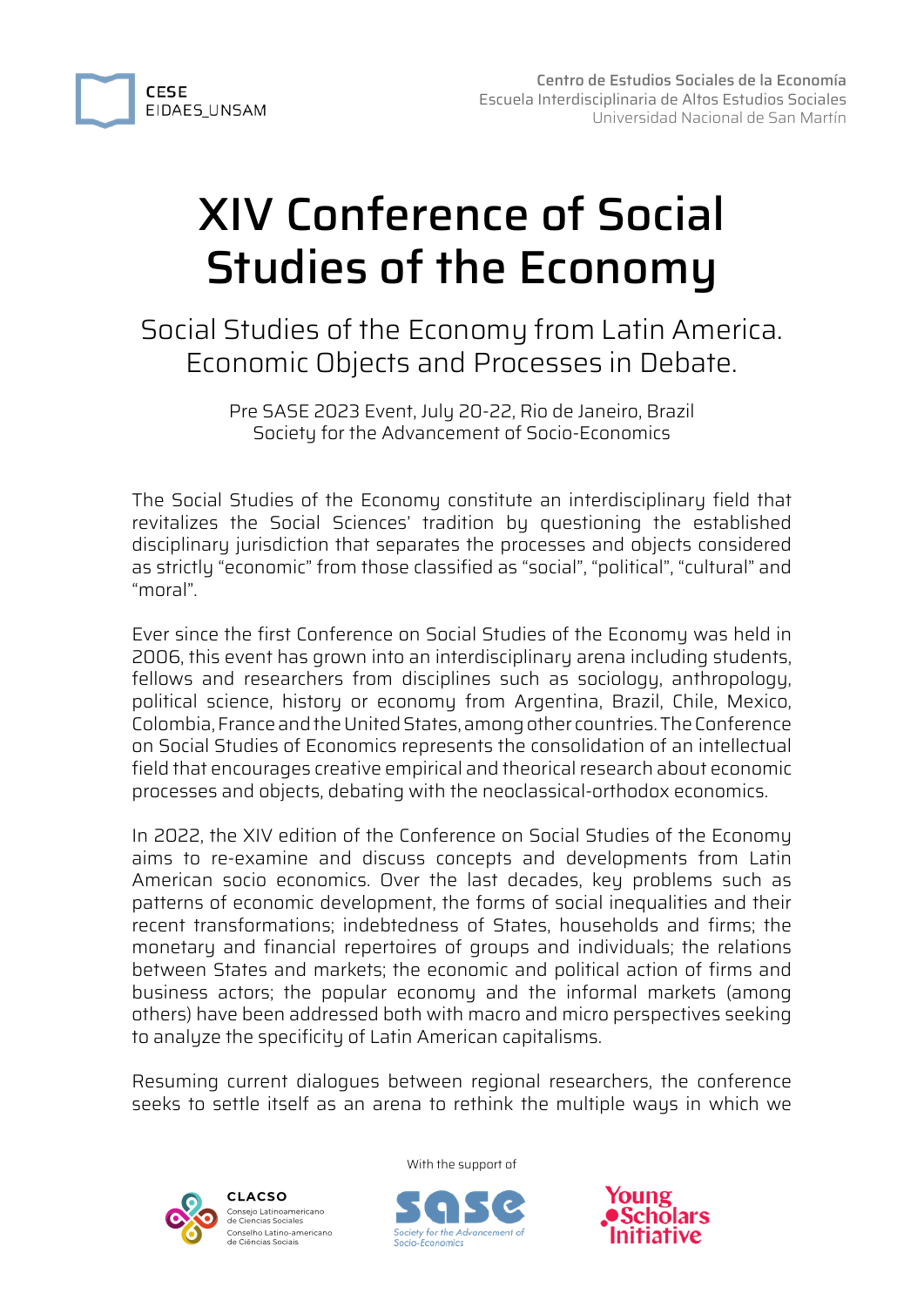

theorize and practice Economic Sociology in Latin America, as well as to strengthen the dialogues that we establish with academics from all over the world.

The CESE conference has important institutional support to strengthen networks between researchers and students from Argentina and Latin America with the rest of the world. Sponsored by the Society for the Advancement of Socio-Economics (SASE), this year the conference is proposed as a preevent for the next SASE 2023 Congress, to be held July 20-22 at the Federal University of Rio de Janeiro (Brazil). Likewise, the Young Scholars Initiative (YSI) will provide Mobility Scholarships to attend the Conference. CLACSO is also sponsoring the event.

## Working groups

#### 1. STATE, DEVELOPMENT AND ECONOMIC STRATEGIC SECTORS

The purpose of the working group is to welcome reflections on the concept of development and its problems from a comprehensive theoreticalmethodological approach, capable of transcending the limitations of both the state-centric and the sociocentric perspectives. Special emphasis will be placed on studies that address the interactions between the State and different social actors as an explanatory matrix to account for both the conditions of possibility and the restrictions on economic and social development, particularly in the case of Latin America. Likewise, the working group seeks to look into these interactions in the case of certain strategic economic sectors, such as energy, transportation, public services, the information economy, the steel and automotive industry, and so forth.

#### Topics

1.1. Economic Intervention of the State in the Economy

- 1.2. Analysis of Strategic Economic Sectors
- 1.3. Energy Transition, Climate Change, and Environment
- 1.4. Global Value Chains, Substitute Models, and Export-led Models
- 1.5. Digitalization and 4.0 Economy

#### Mailing address

ejemodelosdedesarrollo@unsam.edu.ar





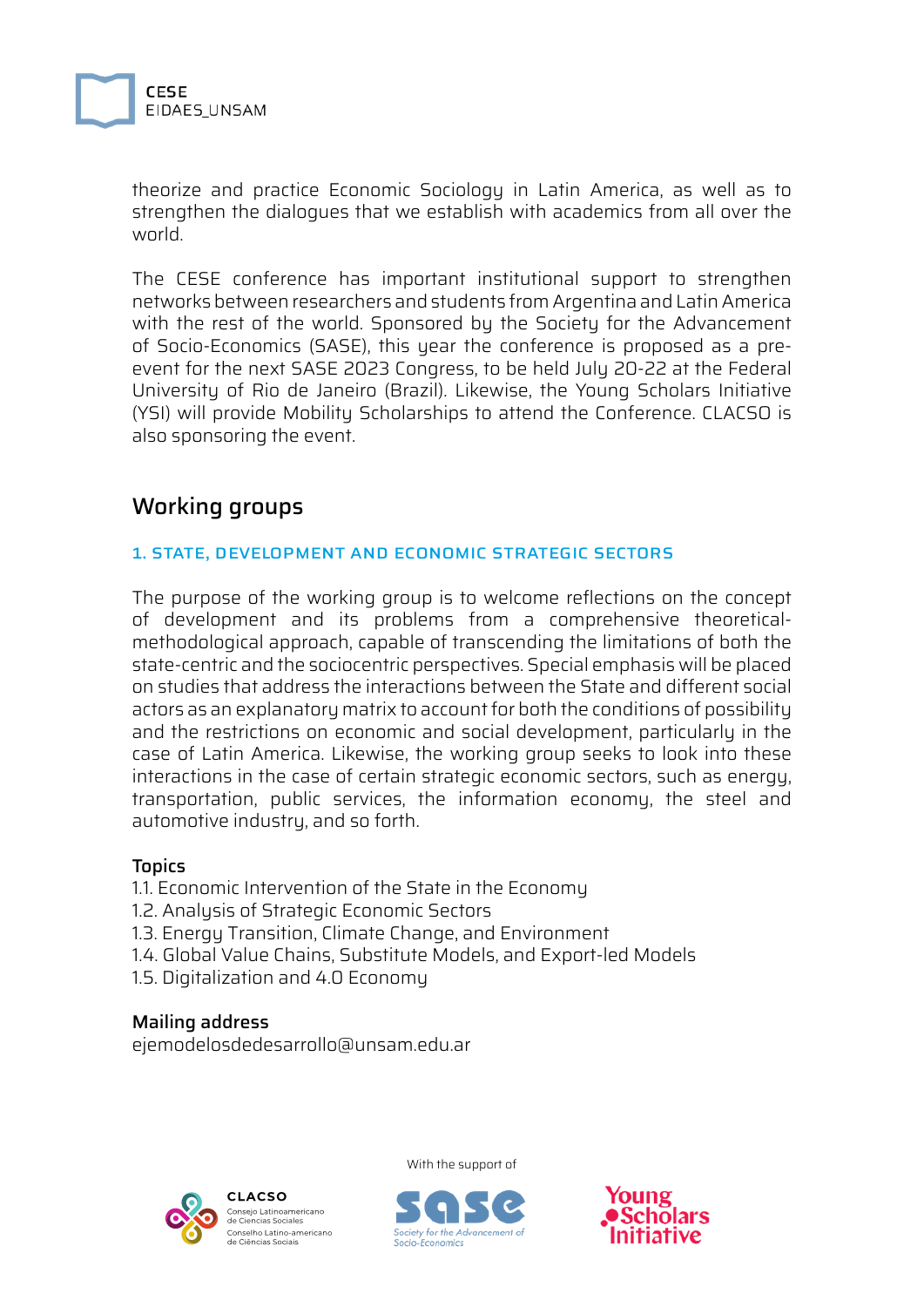

#### 2. MARKETS, ORGANIZATIONS AND FIRMS

The relevance that markets have held in the ordering and dynamics assumed by contemporary societies is indisputable. Within this juncture, businessmen/ women have assumed a crucial role, which allows them to occupy strategic positions in the social structure, concentrate a large amount of power and have the capacity to influence policy. The purpose of this working group is to analyze the configuration, dynamics and actions acquired by different types of markets, companies, individuals, and representative associations within the business realm. Based on a sociological perspective, the analytical framework will allow us to understand not only the peculiarities inherent to markets and business actors but also their influence on the development of current political, economic and social phenomena.

#### **Topics**

- 2.1. The Political and Cultural dimension of markets
- 2.2. State, politics and markets.
- 2.3. Expertise, socio-technical devices and moral values in the social construction of markets
- 2.4. Business representations and business associations.
- 2.5. The political and social action of business actors

#### Mailing address

ejeempresasyempresarios@unsam.edu.ar

#### 3. SOCIAL STRUCTURE AND INEQUALITIES

Social inequalities, in their different manifestations (class, ethnicity, gender, education, access to health, work, or justice), represent one of the main characteristics of contemporary societies. We expect to discuss how the State and the market -through their multiple institutions and agents- participate in the production of different forms of inequality, worsening or reducing them. Reflections from the plurality of approaches considered within economic sociology and the political economy are welcome.

#### **Topics**

3.1. Innovations on class theory and social inequalities

3.2. Globalization, financialization and changes in inequality

3.3. State bureaucracies and the design and implementation of social policies

3.4 Housing, health, education and care dynamics between the market and the **State** 



**CLACSO** Consejo Latinoamericano de Ciencias Sociales selho Latino-americano de Ciências Sociais



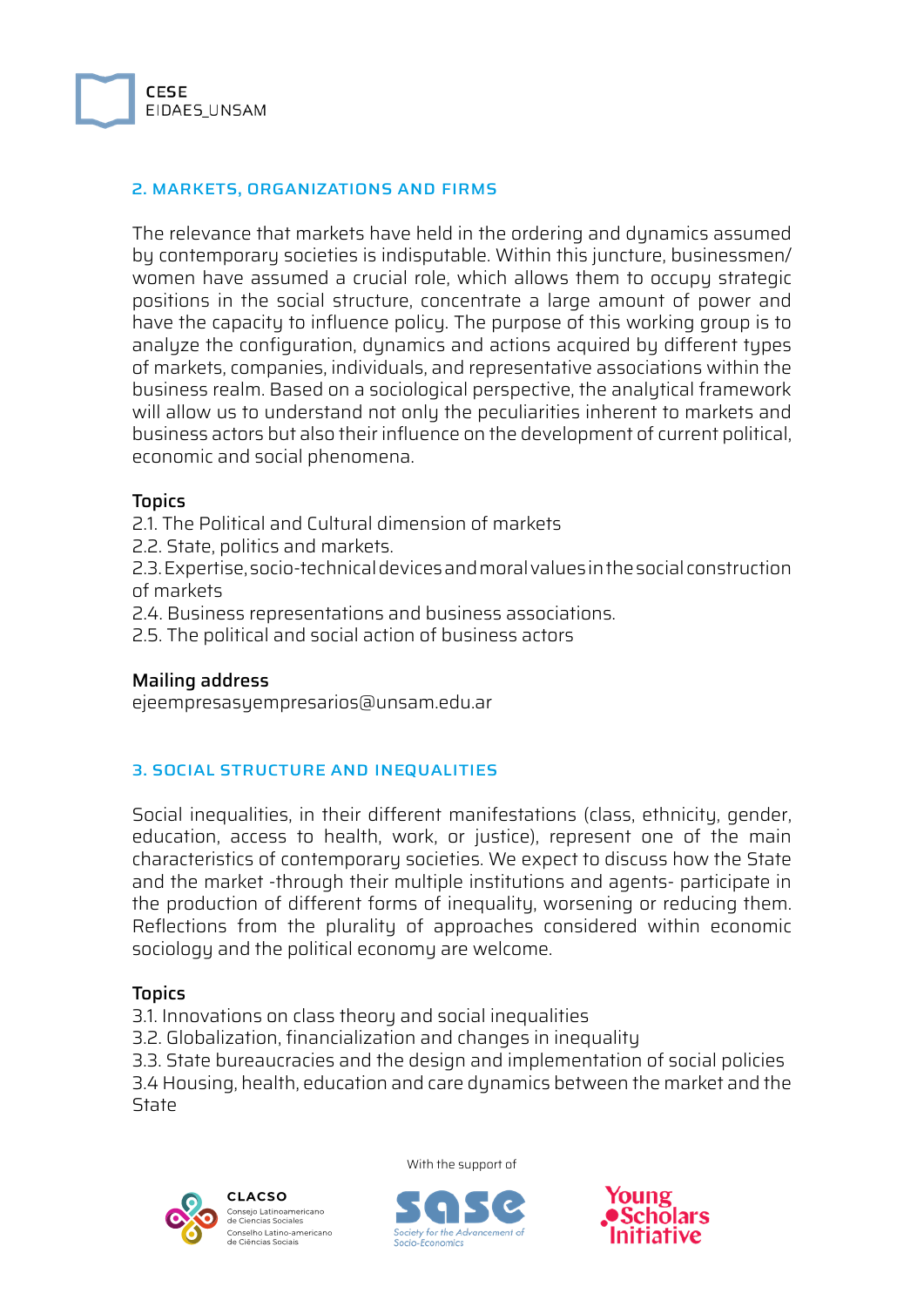

3.5 The State and regulation of social inequalities 3.6 Conflicts over labor regulation: State, markets and workers

#### Mailing address

ejeestructurasocial@unsam.edu.ar

#### 4. FINANCE, DEBT AND SOCIETY

In recent decades, societies have been transformed by the leading role of finance in the forms of valorization and accumulation of capital at a global level, as well as by the growing presence of financial devices and institutions in people's daily lives. The advance of financialization has revitalized research and discussion on the nature of money and finance, its current politicalinstitutional configuration, the production of indebtedness practices, and relationships among individuals, families, companies, and states. This working group proposes a space for discussion on research that addresses the following topics from the social sciences, theoretically or empirically.

#### **Topics**

4.1. Financial markets, institutions and devices.

- 4.2. Public and private indebtedness.
- 4.3. Monetary and financial repertories: payments, savings and investments.
- 4.4. Domestic indebtedness dynamics and consumer patterns.
- 4.5. Social uses and meanings of money.

4.6. Experts and ordinary forms of financial calculation, evaluation and valuation

4.7. Financial markets and new forms of inequality.

#### Mailing address

ejefinanzasdeudaysociedad@unsam.edu.ar

#### 5. DIGITAL ECONOMY

The expansion of digital infrastructures is expressed in the economic space, in the strengthening of business models focused on the production and processing of data, in the emergence of labor relations crossed by mechanisms of automation and control of algorithms, in the demand for services, and in a multiplicity of payment instruments and digital exchange. Likewise, it is revealed in the dynamics, alliances, and business conflicts that reconfigure





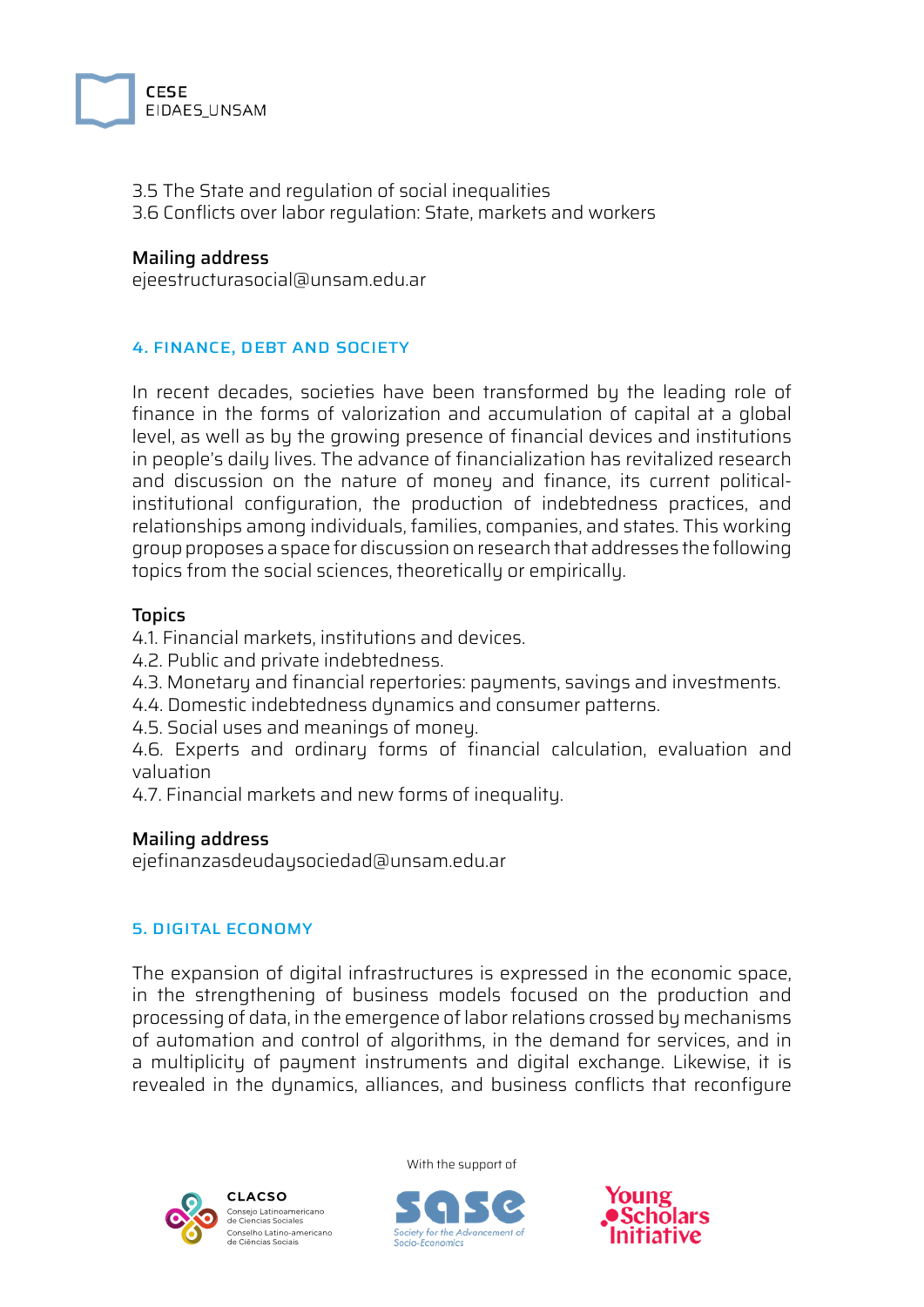

the market structure. In this sense, the Digital Economy could be read as a wide field of disputes, in the different perspectives that cross this concept and in the consequent evolution of relations and tensions between sectors, classes, economic groups, as well as the international division of labor and modes of accumulation. This Group intends to analyze, from a socio-economic perspective, the transformations, problems and challenges that this process implies in the Argentine and Latin American contexts.

#### **Topics**

5.1. New labor relations. Automatization and control of the productive organization.

5.2. Platform economy and companies. Big Data, algorithms and artificial intelligence in the companies practices and strategies

5.3. The State and regulatory frameworks

5.4. Digitalization and financial markets: cryptoassests, NFTs and gaming economy

5.5. Governmentality and digital economy

5.6. Methodological aspects in the social studies of the digital economy

#### Mailing address

ejeeconomiadigital@unsam.edu.ar

#### 6. ECONOMICS AND GENDER

The field of gender studies has experienced unprecedented growth in recent years and has invited other disciplines to think and rethink their fields, objects, and problems. In this sense, the incorporation of the gender agenda bursts both in the academic field and in public management. This Group proposes to summon papers that promote the articulation between social studies of the economy and gender perspectives that address the analysis of women's condition and sexual diversities, problematizing the reproduction and sustainability of life; the experiences and policies of care; the processes of indebtedness both outside and within households; the analysis of modes of development and specific markets; social protection and security; and labor markets and trade unionism.

#### **Topics**

- 6.1. Life sustainability and care.
- 6.2. Household indebtedness, finance and economic strategies
- 6.3 Development, markets and gender
- 6.4 Social protection and social security
- 6.5 Labor market and trade unionism

**CLACSO** Consejo Latinoamericano de Ciencias Sociales Conselho Latino-americano de Ciências Sociais



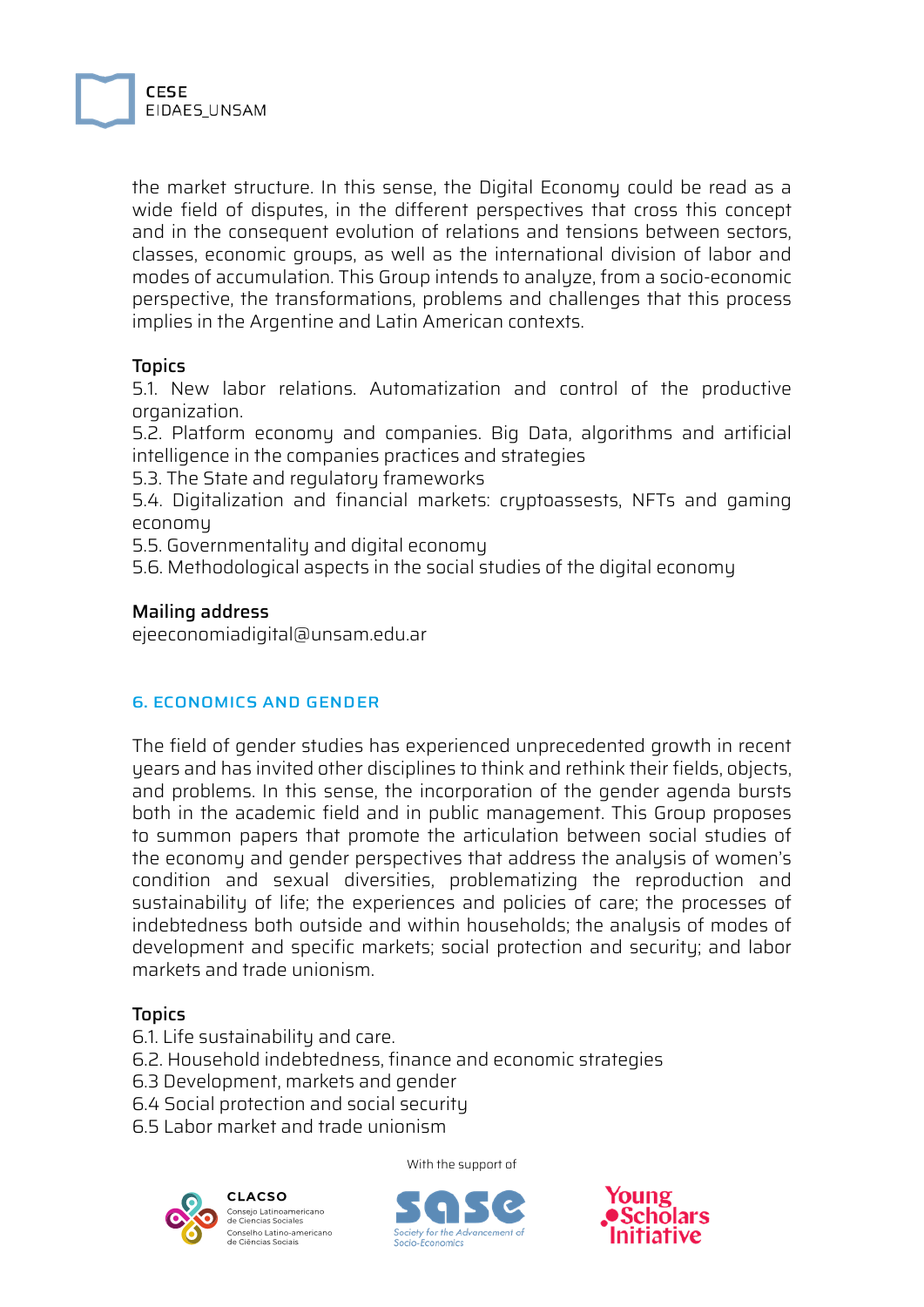

#### Mailing address

ejeeconomiaygenero@unsam.edu.ar

## Important dates

- Deadline for short abstracts submission: July 30
- Notifications of proposals acceptance: August 10
- Deadline for extended abstracts: October 15
- Conference: November 14 to 18, 2022

### About abstracts and papers

- The process will be held in two parts. The first submission should be an abstract of 250 words, including the title and 5 keywords.
- Once accepted, an extended version up to 4,500 words (plus references) should be sent.
- Both texts can be sent in Spanish, Portuguese or English.

## Abstracts and papers submissions

Short abstracts and extended versions should be sent only through the following form: <https://forms.gle/PNSWXLJd6JkZfi4x9>

The contact e-mails of the working groups are to solve queries and for the subsequent organization of the conference, but abstracts will not be accepted by this means.

The following information should be included:

- Title
- Author/s and their/s institutional affiliation
- 5 key words
- Two options of working group and main topis should be select online
- Original text
- Contact e-mail

# Registration fee

- \$1,000/10 USD if paid by August 15
- \$1,800/18 USD if paid after August 16